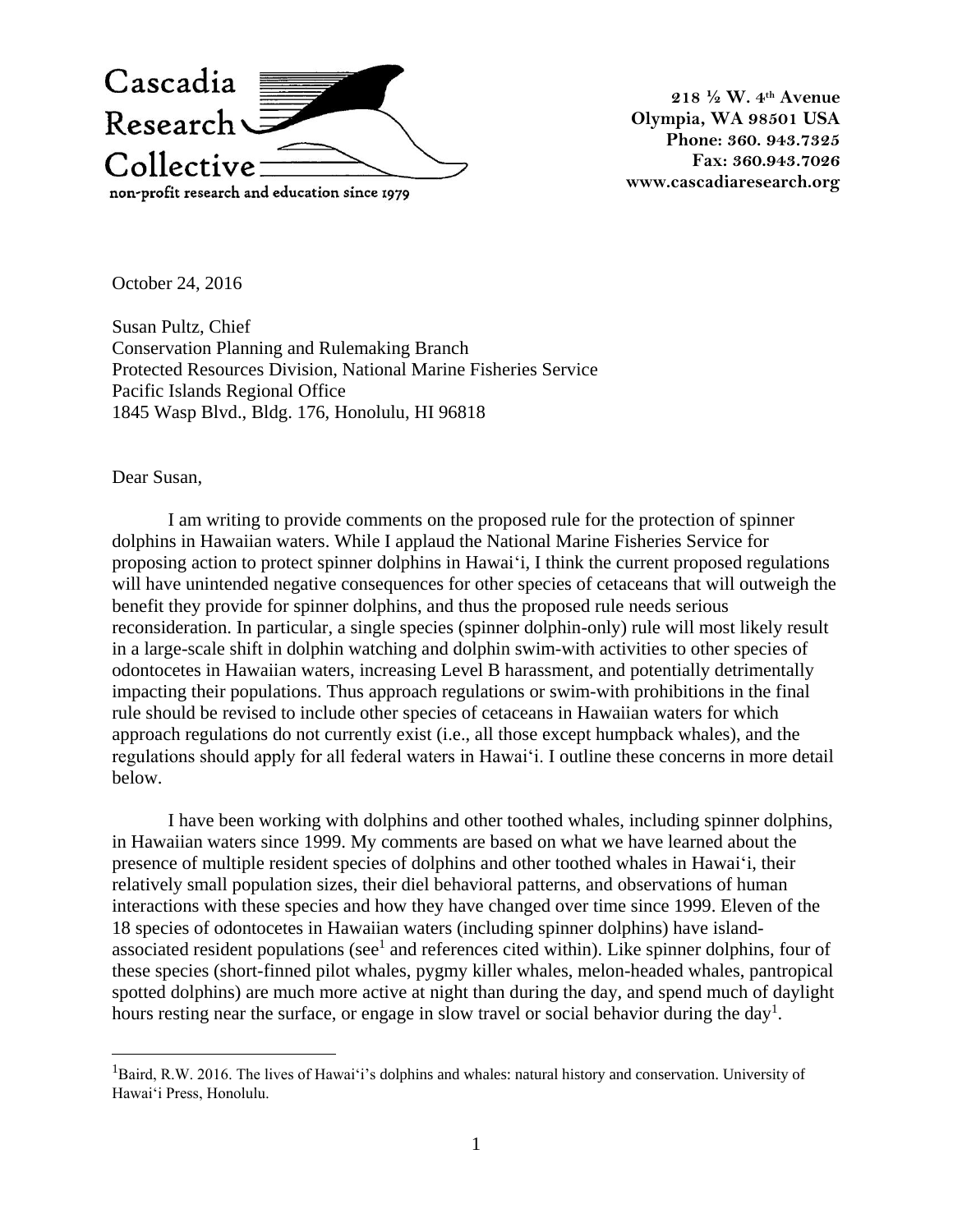Several of the other 10 resident species (e.g., dwarf sperm whales, pygmy killer whales, Cuvier's beaked whales), as well as non-resident species such as striped dolphins, Fraser's dolphins, Risso's dolphins and sperm whales, are easily disturbed by human activities (e.g., approaches by vessels or swimmers $)^1$ . While human interactions with spinner dolphins have received the most attention over the 18 years that I have been working in Hawai'i, human interactions with all 10 other resident species also occur. I have witnessed vessel interactions, in particular vessel-based approaches with tourist vessels, with all 10 of these other resident species, and have personally witnessed swimmer interactions with other species, particularly short-finned pilot whales, false killer whales from the endangered main Hawaiian Islands population, and sperm whales.

As I have noted previously<sup>1</sup>, after the Advanced Notice of Proposed Rulemaking was published in 2005, some tour vessels off Kona began searching offshore and were regularly encountering pilot whales and other species. In recent years, the number of tour vessels searching offshore for species other than spinner dolphins has slowly but steadily increased, and vessels putting individuals in the water with other species has similarly increased. Through observations during our research, through social media, and personal communications with individuals involved with swim-with activities, I know of cases just in the last six months where individuals have swum with, or attempted to swim with, at least 10 species of odontocetes off of Hawai'i Island. Under the proposed rule, neither vessels nor swimmers will be able to deliberately approach spinner dolphins closer than 50 yards, and my understanding is that advertising swimming with spinner dolphins will be prohibited. It is ironic however, that a company could simply switch their advertising to swimming with any other species of dolphin or whale (other than humpback whales, which have a similar prohibition), and such advertising would be perfectly legal. If the proposed single-species rule is implemented, the relatively low level of swimming with other species of whales and dolphins in Hawai'i that is occurring today will most likely increase dramatically, increasing both Level B harassment and having the potential to impact populations. Unlike spinner dolphins, estimates of abundance for most of these other species are not available, and the logistics of studying potential impacts of an increase in vessel or swim-with interactions are much more problematic and expensive. Thus being able to understand or monitor impacts of displaced vessel and swim-with interactions with other species is unlikely to occur. One additional consideration is that, by comparison, there is greater risk to individuals swimming with some of these other species than there is with spinner dolphins, both from the animals themselves (e.g., short-finned pilot whales<sup>1</sup>) or from associated oceanic whitetip sharks. Thus the displacement of swim-with interactions to other species of cetaceans in Hawaiian waters will result in an increased risk of injury to the individuals involved in the interactions.

While there is less spatial predictability of these other species, making it harder for an individual tour vessel to find any particular species on a short tour, operators currently work together in many areas to share information on the presence of spinner dolphins, and such sharing of information in offshore waters will increase the likelihood of vessels finding other species to approach and potentially swim with.

While it is true that monitoring and enforcement in offshore waters of whatever rules are decided upon will be difficult, a prohibition on advertising of swim-with interactions for all species will greatly reduce the demand for such activities, thus there should be a reduction in such activities even with limited enforcement. In addition, it would increase the likelihood that, if such activities did continue on commercial tour vessels, that reporting of the activities by the